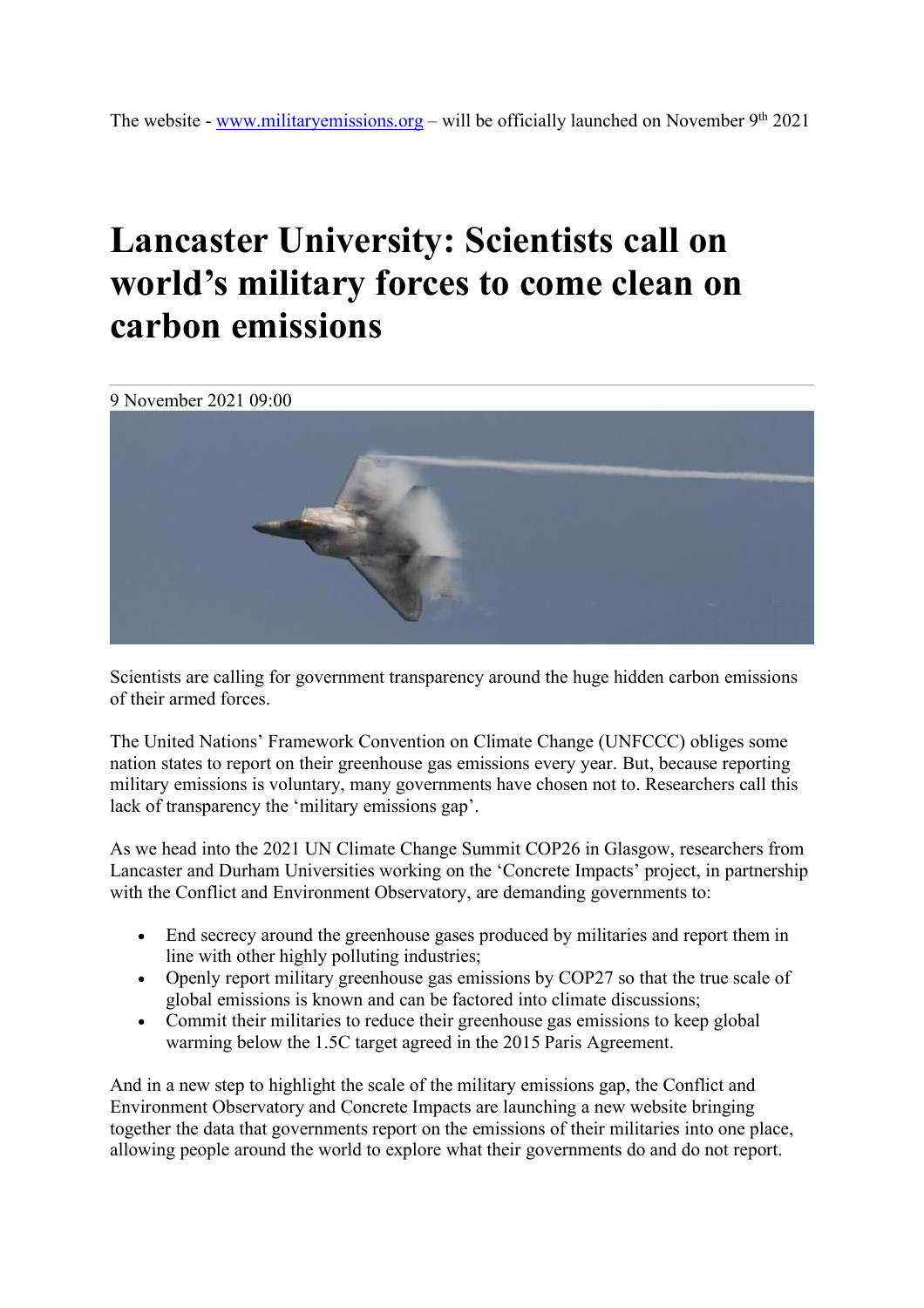The website - www.militaryemissions.org – will be officially launched on November 9<sup>th</sup> during a day of COP26 events at the Arctic Basecamp tent in the conference's Federated Hermes fringe area.

"It's vital that governments take urgent action to reduce the huge contribution that militaries are making to the climate crisis," said the Conflict and Environment Observatory's Doug Weir. "With this new website, we can help everyone from the public, policy-makers and the military themselves to understand the true scale of the problem, which is a critical first step in tackling it."

Militaries are, for many countries, the government agency with the greatest emissions. They rely heavily on fossil fuels to power their tanks, planes, aircraft carriers and other vehicles.

However, the emissions generated from powering all of that battle hardware is only the tip of the iceberg. There are also all the background operations such as transport logistics, and the operation of buildings and bases, contributing towards military emissions.

In addition, research has shown that most military greenhouse gas emissions are derived from the embedded emissions in the supply chains of all the weapons and equipment purchased by militaries. In 2019, sales by the largest 25 arms producing companies reached an estimated US \$361 billion. Each sale has its individual carbon cost, from the extraction of raw materials, through to production by arms companies, the use by militaries, decommissioning and end-oflife disposal.

Previous studies by Durham and Lancaster University researchers have shown that the largest militaries emit more greenhouse gases than many countries combined. If the United States military were a country, its emissions would rank between Peru and Portugal.

However, despite their huge combined environmental impact, the true extent of military greenhouse gas emissions is hidden from view. Some countries bundle their military emissions together with civilian emissions, or provide incomplete data. Other countries justify non-declaration by citing national security concerns.

Dr Ben Neimark, Senior Lecturer at Lancaster University, said: "Allowing militaries to continue with business as usual makes it much less likely that the world will meet its Paris target of keeping warming below 1.5°C."

Linsey Cottrell of the Conflict and Environment Observatory said: "Forty industrialised countries spent around \$1,270 billion on their armed forces in 2020, yet just five of them reported their military emissions in line with UN guidelines.

"We also found that a further 15 15 countries, including China, India, Saudi Arabia, South Korea, Brazil, Iran, Singapore and Pakistan, which together spent around \$510 billion on their militaries in 2020, do not report any disaggregated data on military emissions."

The project partners say they do not want military-grade greenwash, they are calling for credible and meaningful action to improve the reporting of military emissions to help identify how they can be reduced. This includes: